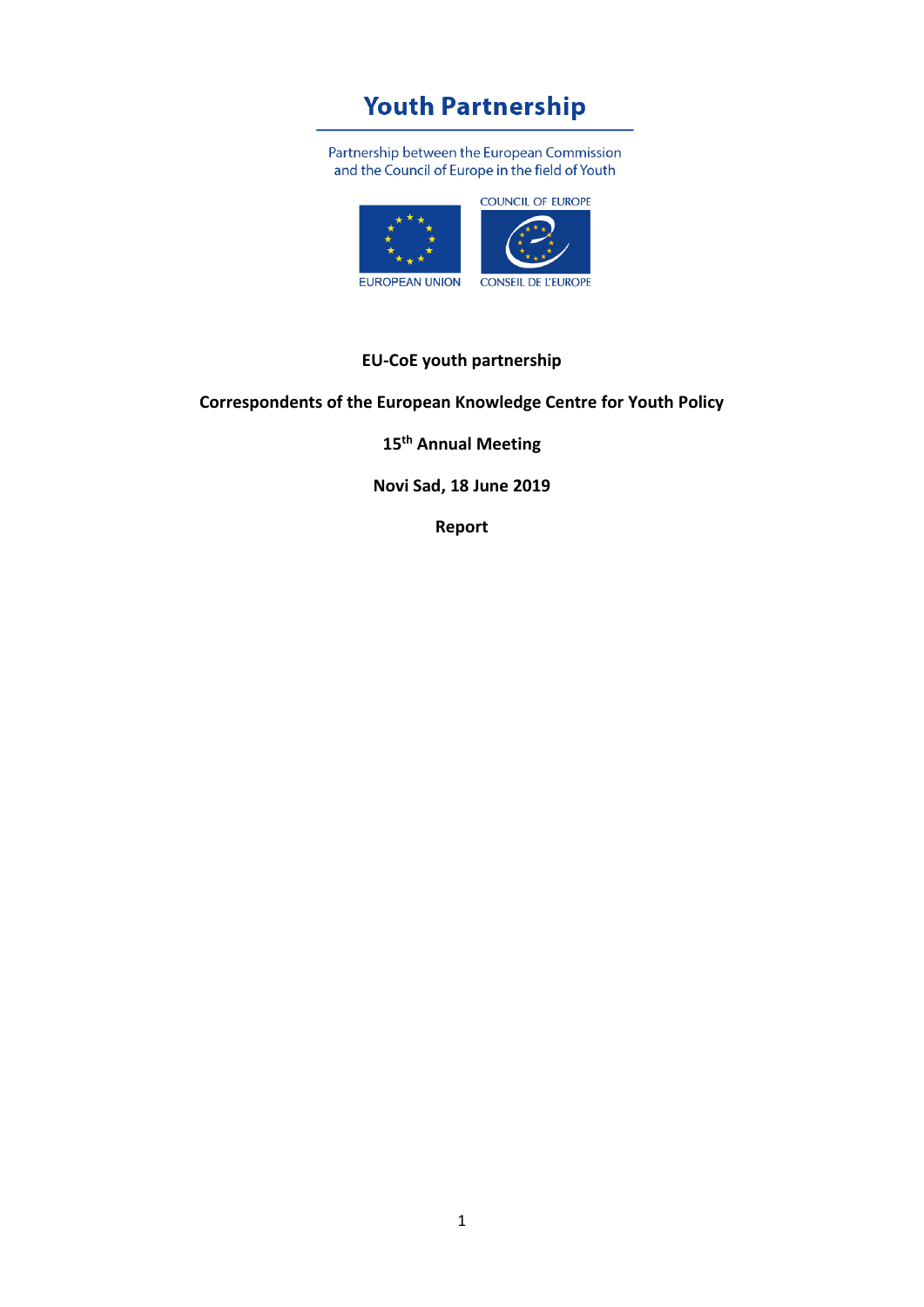#### **Key decisions**

- 1. **Youth Policy Country sheets** to be updated again. It was agreed that the country sheets on youth policy should be updated in the second half of 2019. A small group (Marko, Tiina, Mariana, Zdenka) will review the structure and propose to simplify or eliminate what is not relevant. A revised template will be circulated to the correspondents to be updated in the autumn of 2019. The process will be evaluated at the 2020 Annual Meeting. There were two opinions in the group. One was against doubling work that was carried out more extensively for Youth Wiki. The other one emphasized that the EKCYP country sheets are more concise and policy-makers work with them more easily. CDEJ representatives in the group particularly supported the idea of updating the EKCYP country sheets because they felt they had more direct connection to the data gathering process while the Youth Wiki is done through sub-contracting experts and information is not always the same.
- 2. **Youth Work Country Sheets.** To date 22 country sheets on youth work have been published on the Knowledge Centre. Correspondents from remaining countries must submit theirs in the coming months. This is especially important because youth work is high on the policy agenda of both partner institutions and this will become even more important ahead of the  $3<sup>rd</sup>$  European Youth Work Convention. The country sheets will have to be as up to date as possible by the beginning of 2020 because this will be an important reference and contribution of EKCYP to the upcoming planning process for the 3rd Convention.
- 3. **Knowledge management and data gathering**. Correspondents discussed how to make the data gathering more easy to use. So far various systems were used (googledocs, surveymonkey, typeform, other…) for surveys to EKCYP. The correspondents agreed on the following:
	- The youth partnership should seek (based on a survey among EKCYP and PEYR) a flexible, userfriendly system that makes it possible to save, add information and revise questionnaires before submitting. In the interim phase, circulating a word version of surveys in addition to the online link would help the correspondents know what they may expect to gather information on.
	- Publish all completed questionnaires on the country pages to show activity of EKCYP.
	- Share as much in advance as possible information anticipating data collection so correspondents can plan it in advance.
	- Facilitate use of the data gathered through previous surveys for other research initiatives.
- 4. The survey on social inclusion and digitalization would have an extended deadline to 10 July so all correspondents could complete it.
- 5. The survey on youth policy monitoring and evaluation would have the same extended deadline. Correspondents will be able to complete/send further information to the team of researchers, following the discussions at the Annual Meeting of the first research findings. (See separate document).
- 6. A survey on youth work professions and how they interact will be launched in the second half of July. As part of that survey, the correspondents will be invited to recommend potential contacts and sources of further knowledge on the topic. (See separate document).
- 7. Mentors were assigned to all new correspondents that attended the meeting and correspondents exchange about work in EKCYP during that session. It was agreed that those exchanges would continue on bilateral basis.
- 8. Correspondents will send to the youth partnership secretariat all relevant publications/reports/relevant research and policy documents from the country to be added to the country pages on a regular basis. This will ensure that the Knowledge Centre is an updated reference for research.
- 9. It was agreed that correspondents and the youth partnership should disseminate information about the work of EKCYP to other stakeholders, including national public authorities, NGO, National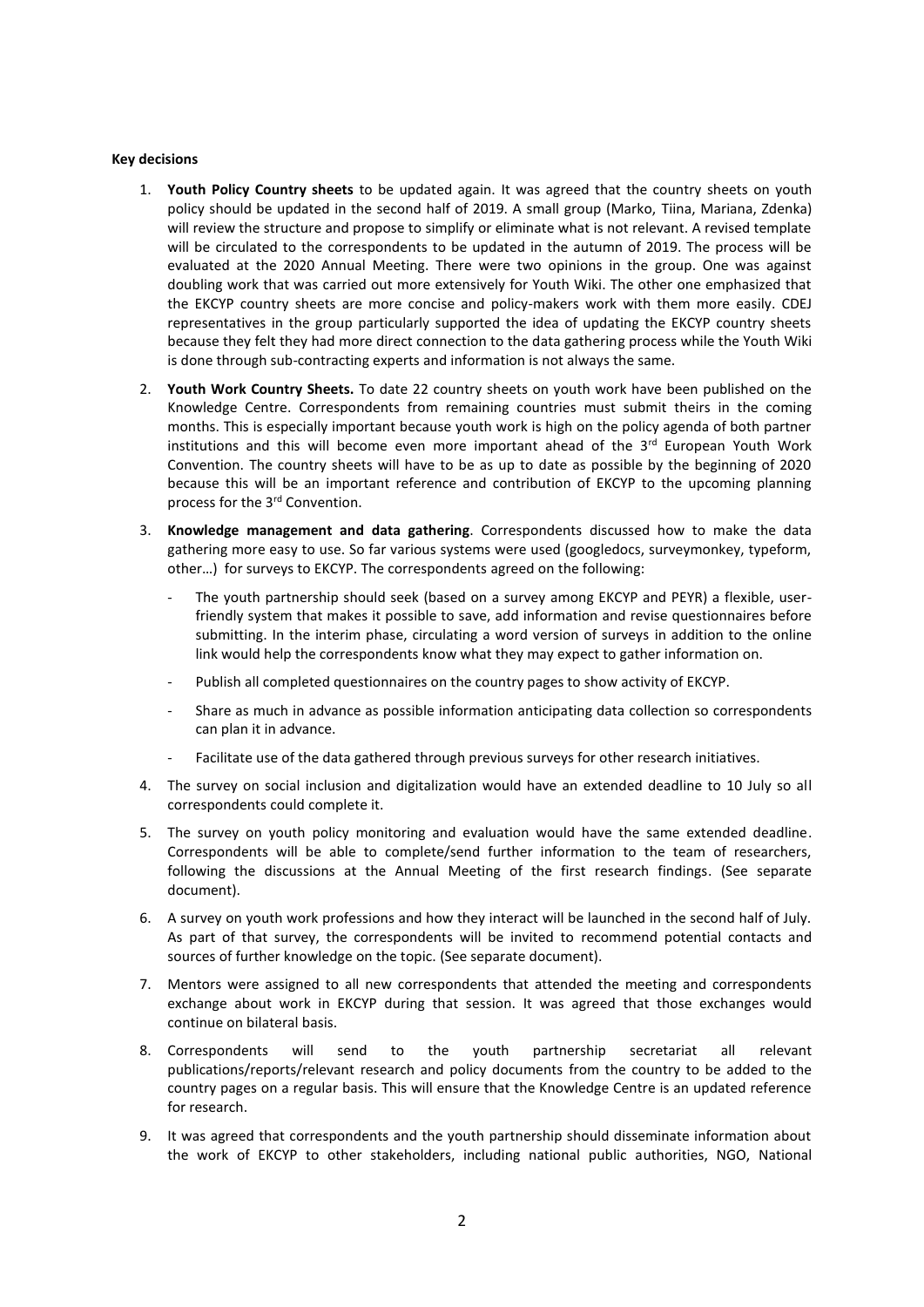Agencies of Erasmus+, academia, universities and other institutions. EKCYP correspondents could have at least one meeting per year to share updates.

10. Correspondents shared updates on priorities in national contexts and what type of knowledge support might be needed. (See separate document).

#### **EKCYP objectives for 2019 and conclusions from the EKCYP meeting**

Knowledge on youth work, contributing to building up the knowledge base presented in the online platform dedicated to youth work, within EKCYP (ahead of the 3rd European Youth Work Convention and as an implementation of the CoE CM Recommendation on youth work as well as EU Council Conclusions on quality of youth work), namely continuing the publication of youth work country sheets, updates from CDEJ and from EKCYP correspondents.

Collecting and analysing data on youth policy evaluation models and contribution to "Insights" on the topic, as agreed at the 14<sup>th</sup> Annual Meeting. The team of selected researchers shared the first findings of the survey results and correspondents discussed what would be useful to have in such a publication. It was agreed that a general overview of concepts, a presentation of initiatives across countries, analysis of good practice and recommendations for improving such processes would be beneficial.

Contributing to the research on professions involved in youth work. The researchers selected for this project carried out a first survey during the annual meeting to understand what data exists at national level about youth work practitioners, young people benefitting from youth work and the impact it brings, as well as places where youth work happens and cross-sectoral cooperation. The draft survey will be updated and launched in the second half of July.

Continuing to collect data on Youth Wiki thematic information on chapter 5: participation. Five experts are writing country chapters which should be finished by the end of August. EKCYP continues to have a good complementarity and link to Youth Wiki through the correspondents that are contributing to both projects.

The annual meeting also included a session on strengthening peer cooperation and support among EKCYP correspondents, based on the decisions taken in the  $14<sup>th</sup>$  annual meeting. The work of the  $15<sup>th</sup>$  annual meeting and the implementation of the work of EKCYP has been coordinated and led by the Support Group. About a third of the correspondents were newly nominated to the network, therefore part of the first and last sessions were dedicated to ensuring good understanding of the work of EKCYP and strengthening the peer-learning and networking initiatives. Generally the work in EKCYP has become more challenging with the thematic knowledge gathering, sometimes on quite narrow and specific themes. There was agreement that involvement in EKCYP was no longer a one-way communication but it can also be beneficial for the work of the national correspondents in their own countries. Therefore, part of the meeting was also spent on sharing about priorities at national level and the type of research or knowledge support that might be useful.

#### **Reference documents on EKCYP contributions in 2017-2018:**

[Reports of past annual meetings \(including 2018\)](https://pjp-eu.coe.int/en/web/youth-partnership/ekcyp-correspondents?inheritRedirect=true) [Research results on education of youth workers](https://pjp-eu.coe.int/en/web/youth-partnership/related-publication) [Contributions to Youth Wiki from non-programme countries](https://pjp-eu.coe.int/en/web/youth-partnership/contribution-eu-youth-wiki) an[d Youth Wiki](https://eacea.ec.europa.eu/national-policies/en/youthwiki) [Youth Work Country Sheets](https://pjp-eu.coe.int/en/web/youth-partnership/country-information-youth-work) [Insights on Youth Policy Governance](https://pjp-eu.coe.int/documents/1017981/7110668/122018-Insights_web.pdf/99400a12-31e8-76e2-f062-95abec820808)

#### **Additional documents from the meeting:**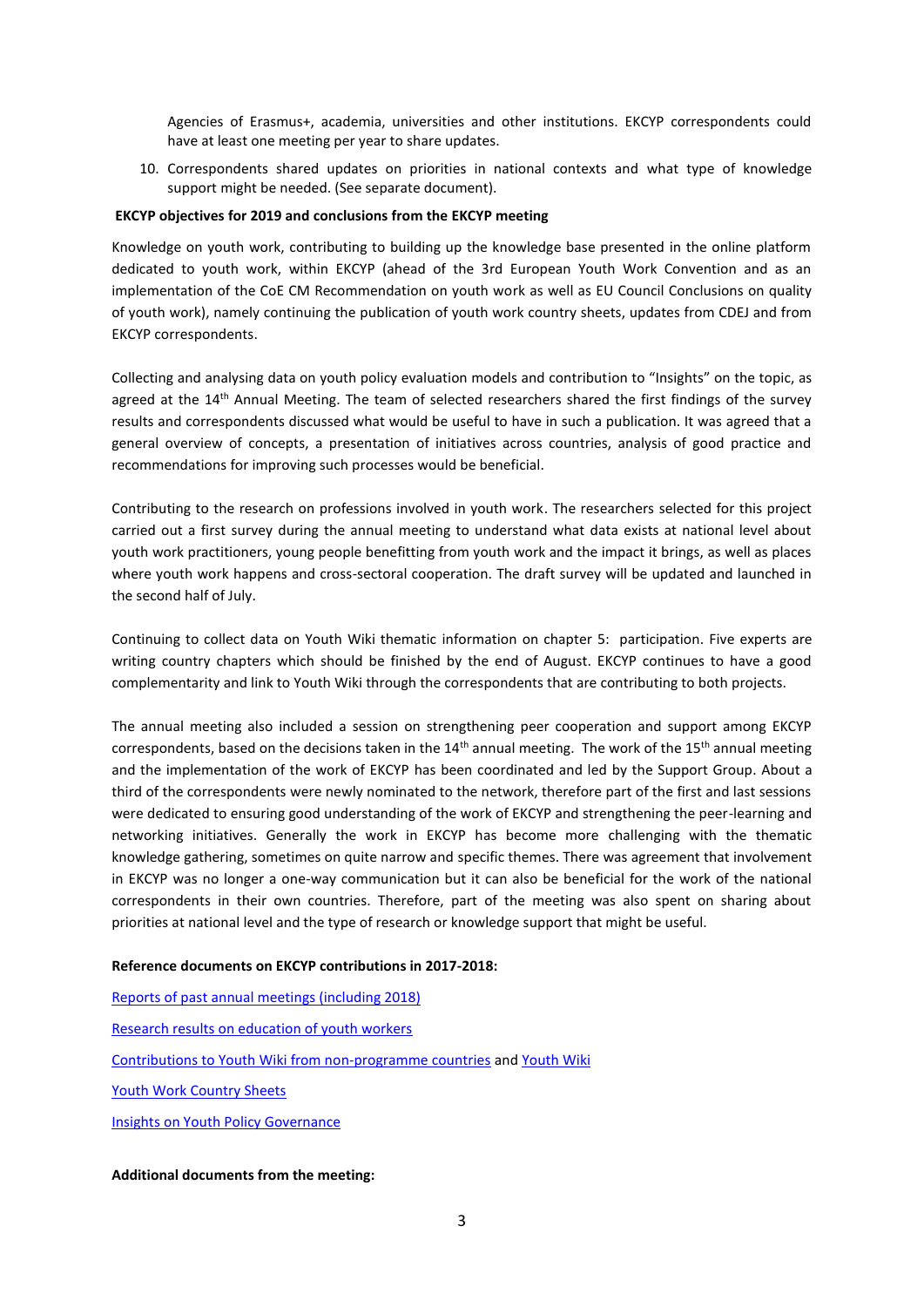PPT – the first results of the survey on youth policy monitoring and evaluation Draft questionnaire for the survey on youth work professions and how they interact Current priorities and updates at national level.

### **Annex: 1. Programme of the 15th Annual Meeting**

| Meeting of the EKCYP preparatory group | 17 June<br>  14:00 - 17:30 |  |
|----------------------------------------|----------------------------|--|
|----------------------------------------|----------------------------|--|

| 18 June<br>$9:00 - 17:30$ | 15 <sup>th</sup> Annual Meeting of EKCYP Correspondents                                                                                                                                                                                                                                                         |
|---------------------------|-----------------------------------------------------------------------------------------------------------------------------------------------------------------------------------------------------------------------------------------------------------------------------------------------------------------|
| $9:00 - 10:00$            | Opening of the meeting by Tanya Basarab, EU-CoE youth partnership<br>Introduction of EKCYP correspondents<br>Contributions to the 2019 EU-CoE youth partnership work plan - input by team and<br>the EKCYP support group                                                                                        |
| $10:00 - 10:30$           | First results of data gathering on youth policy evaluation<br>Presentation of the first analysis and findings of the results<br>Input by Ruta Braziene, Irina Lonean and Marti Taru                                                                                                                             |
| $10:30 - 11:00$           | <b>Break</b>                                                                                                                                                                                                                                                                                                    |
| $11:00 - 12:30$           | Contributions related to youth policy evaluation<br>Discussion of the first findings related to youth policy evaluation and, if available,<br>further exploration of case studies<br>Suggestions for shaping the publication                                                                                    |
| $12:30 - 13:00$           | Contributions related to youth policy<br>Finalising discussions on youth policy evaluation.<br>Update on planned knowledge gathering on other topics: youth political participation,<br>democratic citizenship education, digitalisation and social inclusion; exchange on the<br>results, challenges, findings |
| $13:00 - 14:30$           | Lunch                                                                                                                                                                                                                                                                                                           |
| $14:30 - 16:00$           | Contributions related to youth work<br>Input by Tomi Kiilakoski and Jim Odonovan and discussion on further building the<br>knowledge base                                                                                                                                                                       |
| $16:00 - 16:30$           | <b>Break</b>                                                                                                                                                                                                                                                                                                    |
| $16:30 - 18:00$           | Strengthening peer support and cooperation within EKCYP - follow up on 2018<br>decisions<br>Mentoring and work in groups - led by EKCYP support group<br><b>Ideas for 2019-2020</b><br>Updates and priorities from national level                                                                               |
|                           | Wrapping up on main decisions, evaluation<br>Closing the meeting by Marta Medlinska                                                                                                                                                                                                                             |
|                           | <b>Dinner</b>                                                                                                                                                                                                                                                                                                   |